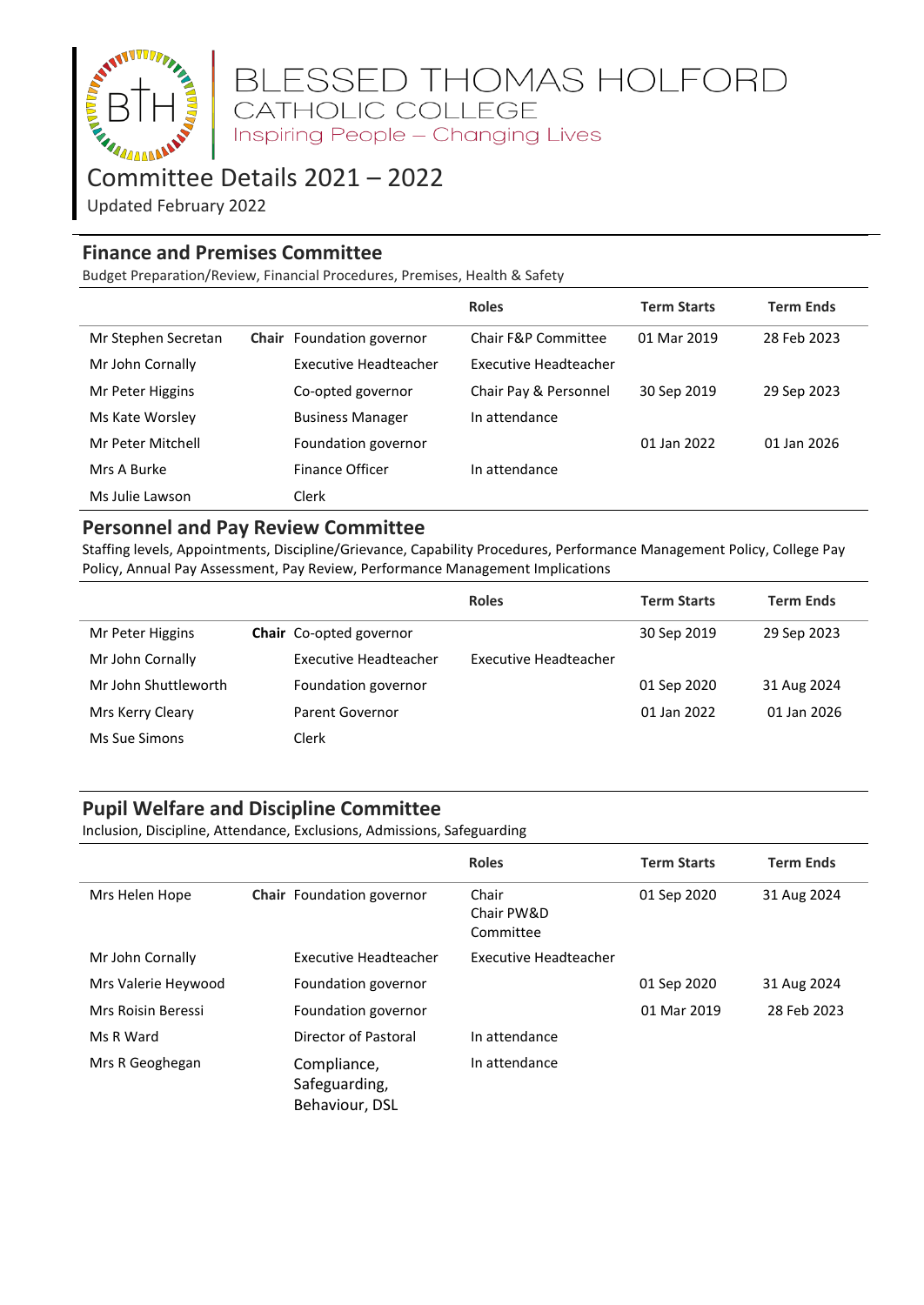## **Teaching and Learning Committee**

Curriculum, Religious Education, Sex/Drugs Education

|                                |                                           | <b>Roles</b>                                         | <b>Term Starts</b> | <b>Term Ends</b> |
|--------------------------------|-------------------------------------------|------------------------------------------------------|--------------------|------------------|
| Prof Sue Astley                | Chair Foundation governor                 | Vice Chair<br>Chair Teaching &<br>Learning Committee | 01 Sep 2020        | 31 Aug 2024      |
| Mr John Cornally               | Executive Headteacher                     | Executive Headteacher                                |                    |                  |
| Mrs Roisin Beressi             | Foundation governor                       |                                                      | 19 Mar 2019        | 18 Mar 2023      |
| Mrs Valerie Heywood            | Foundation governor                       |                                                      | 01 Sep 2020        | 31 Aug 2024      |
| Mr John Shuttleworth           | Foundation governor                       |                                                      | 01 Sep 2020        | 31 Aug 2024      |
| Mr Christian Ostmeier          | Parent Governor                           |                                                      | 01 Jan 2022        | 01 Jan 2026      |
| Mr Lee Fishwick                | Head of School                            | In attendance                                        |                    |                  |
| Mrs Cathererine<br>Connaughton | Deputy Headteacher-<br>Head of Sixth Form | In attendance                                        |                    |                  |
| Miss Lesley Ginsburgh          | <b>Staff Governor</b>                     | Teacher                                              | 16 Nov 2021        | 16 Nov 2025      |

### **Chairman's Advisory Group**

Overview of Strategy and Direction including SDP, Implementation of Governing Body Decisions

|                        |                                  | <b>Roles</b>                                         | <b>Term Starts</b> | <b>Term Ends</b> |
|------------------------|----------------------------------|------------------------------------------------------|--------------------|------------------|
| Mrs Helen Hope         | <b>Chair</b> Foundation Governor | Chair<br>Chair PW&D<br>Committee                     | 01 Sep 2020        | 31 Aug 2024      |
| Mr John Cornally       | Executive Headteacher            | Executive<br>Headteacher                             |                    |                  |
| Mr Peter Higgins       | Co-opted governor                | Chair Pay &<br>Personnel                             | 30 Sep 2019        | 29 Sep 2023      |
| <b>Prof Sue Astley</b> | Foundation governor              | Vice Chair<br>Chair Teaching &<br>Learning Committee | 01 Sep 2020        | 31 Aug 2024      |
| Mr Stephen Secretan    | Foundation governor              |                                                      | 01 Mar 2019        | 28 Feb 2023      |

# **Head's Performance Management Committee**

|                  |                     | <b>Roles</b>                                         | <b>Term Starts</b> | <b>Term Ends</b> |
|------------------|---------------------|------------------------------------------------------|--------------------|------------------|
| Mrs Helen Hope   | Foundation governor | Chair<br>Chair PW&D<br>Committee                     | 01 Sep 2020        | 31 Aug 2024      |
| Prof Sue Astley  | Foundation governor | Vice Chair<br>Chair Teaching &<br>Learning Committee | 01 Sep 2020        | 31 Aug 2024      |
| Mr Peter Higgins | Co-opted governor   | Chair Pay &<br>Personnel                             | 30 Sep 2019        | 29 Sep 2023      |